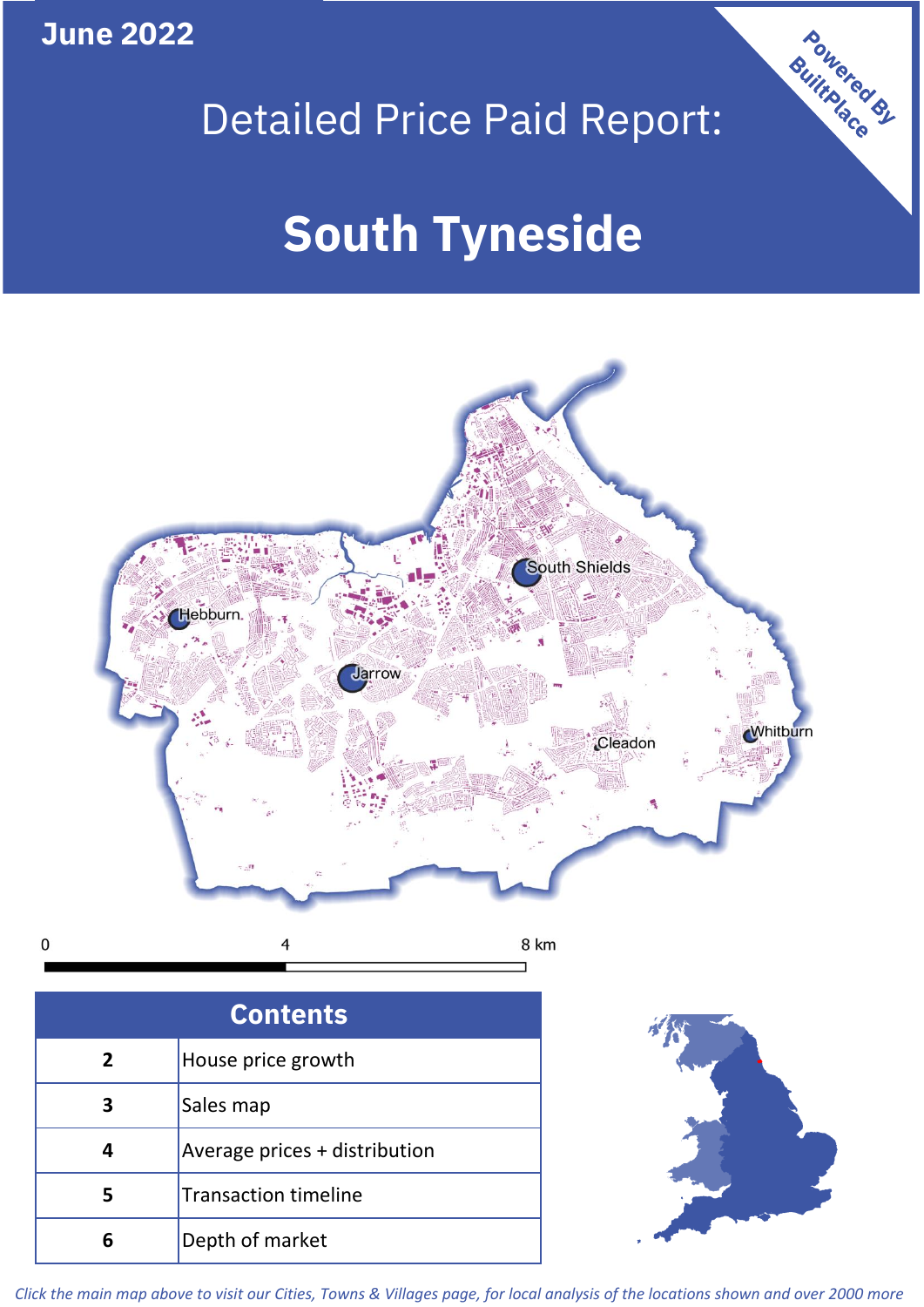### **Headline Data**

|                     | <b>Current level</b> | 3 month  | <b>Annual</b> | 5 year | 10 year |
|---------------------|----------------------|----------|---------------|--------|---------|
| <b>House prices</b> | £156,586             | 2.9%     | 7.6%          | 24.7%  | 41.2%   |
| <b>Transactions</b> | 1,898                | $-10.1%$ | 19.7%         | 2.0%   | 39.1%   |

# **House Price Growth (April 2022 data)**

#### *Annual Change in House Prices*



House prices in South Tyneside grew by 7.6% in the 12 months to April 2022 (based on 3-month smoothed data). By comparison national house prices grew by 10.7% and prices in the North East grew by 9.5% over the same period.

South Tyneside house prices are now 11.6% above their previous peak in 2007, compared to +11.2% for the North East and +52.9% across England.



#### *Year-To-Date Change in House Prices, December to April*

Local prices have grown by 3.2% in 2022 so far, compared to growth of 2.9% over the same period last year.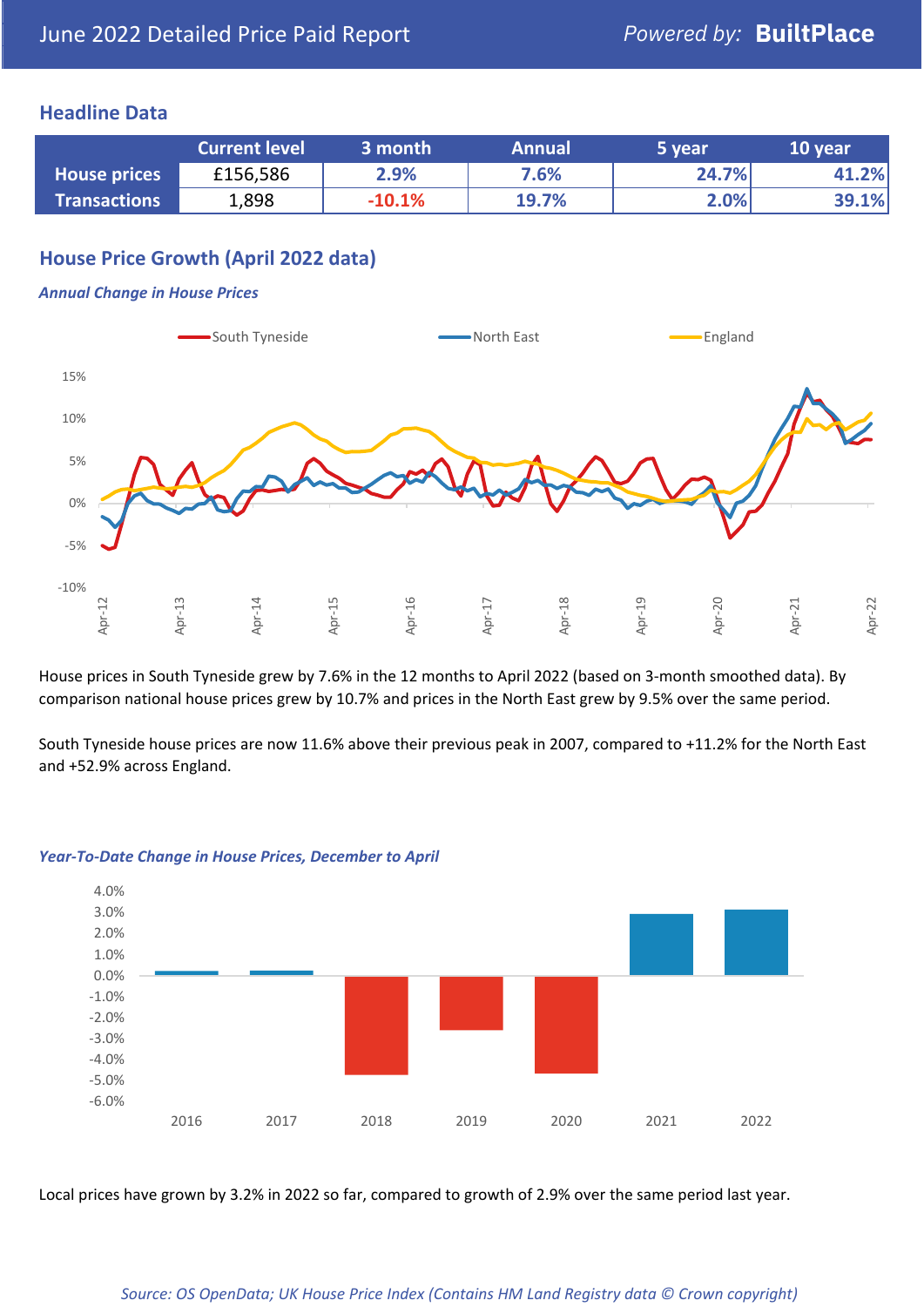# **House Price Map**

*12 months to April 2022*



*Each point is one postcode, coloured by the average value relative to all sales in this local authority (price bands are LA-specific quintiles).*

# **Map Key**

| Min      | <b>Max</b> |                            |
|----------|------------|----------------------------|
| Up to    | £83,000    | 1st quintile / lowest 20%  |
| £83,000  | £116,000   | 2nd quintile               |
| £116,000 | £149,000   | 3rd quintile               |
| £149,000 | £208,000   | 4th quintile               |
| £208,000 | and over   | 5th quintile / highest 20% |

*Source: OS OpenData; UK House Price Index (Contains HM Land Registry data © Crown copyright)*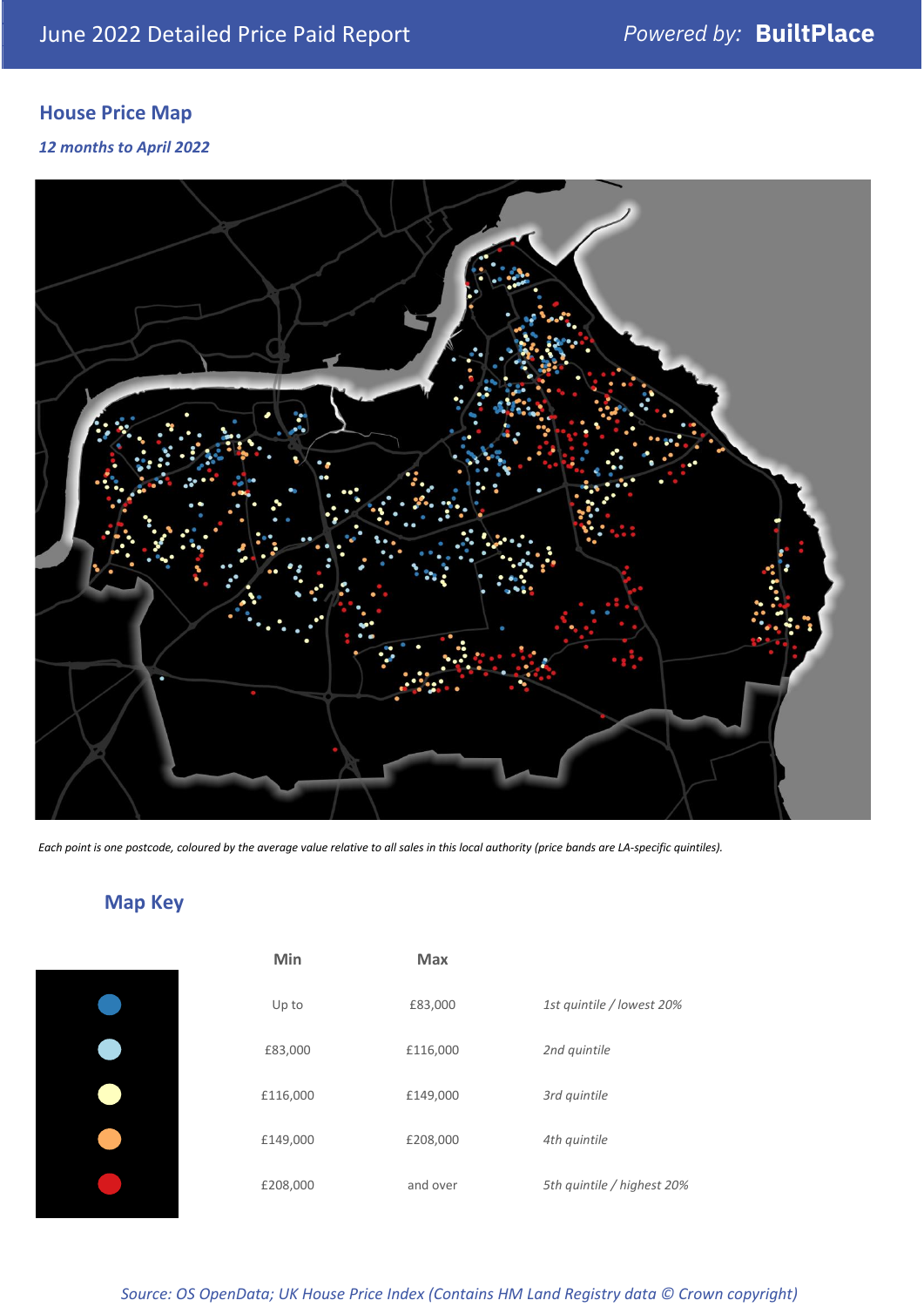# **Average House Price by Property Type**

#### *12 months to April 2022*



|                 | <b>New</b>           | <b>Second hand</b> |  |  |
|-----------------|----------------------|--------------------|--|--|
| <b>Flat</b>     | No recorded<br>sales | £87,202            |  |  |
| <b>Terraced</b> | £168,127             | £133,870           |  |  |
| Semi-detached   | £189,151             | £176,108           |  |  |
| <b>Detached</b> | £227,663             | £333,965           |  |  |

## **House Price Distribution by Year**

*All properties, by price band and calendar year (2020 = year to date)*

|                    | 1997 | 2002 | 2007 | 2012 | 2017 | 2019 | 2020 |
|--------------------|------|------|------|------|------|------|------|
| <b>Under £100k</b> | 95%  | 82%  | 39%  | 45%  | 35%  | 30%  | 31%  |
| £100-200k          | 5%   | 16%  | 48%  | 44%  | 48%  | 47%  | 46%  |
| £200-300k          | 0%   | 2%   | 10%  | 9%   | 13%  | 15%  | 15%  |
| E300-400k          | 0%   | 0%   | 2%   | 2%   | 3%   | 4%   | 2%   |
| £400-500k          | 0%   | 0%   | 1%   | 0%   | 1%   | 2%   | 3%   |
| <b>£500k-1m</b>    | 0%   | 0%   | 0%   | 0%   | 1%   | 1%   | 2%   |
| £1-2m              | 0%   | 0%   | 0%   | 0%   | 0%   | 0%   | 0%   |
| <b>Over £2m</b>    | 0%   | 0%   | 0%   | 0%   | 0%   | 0%   | 0%   |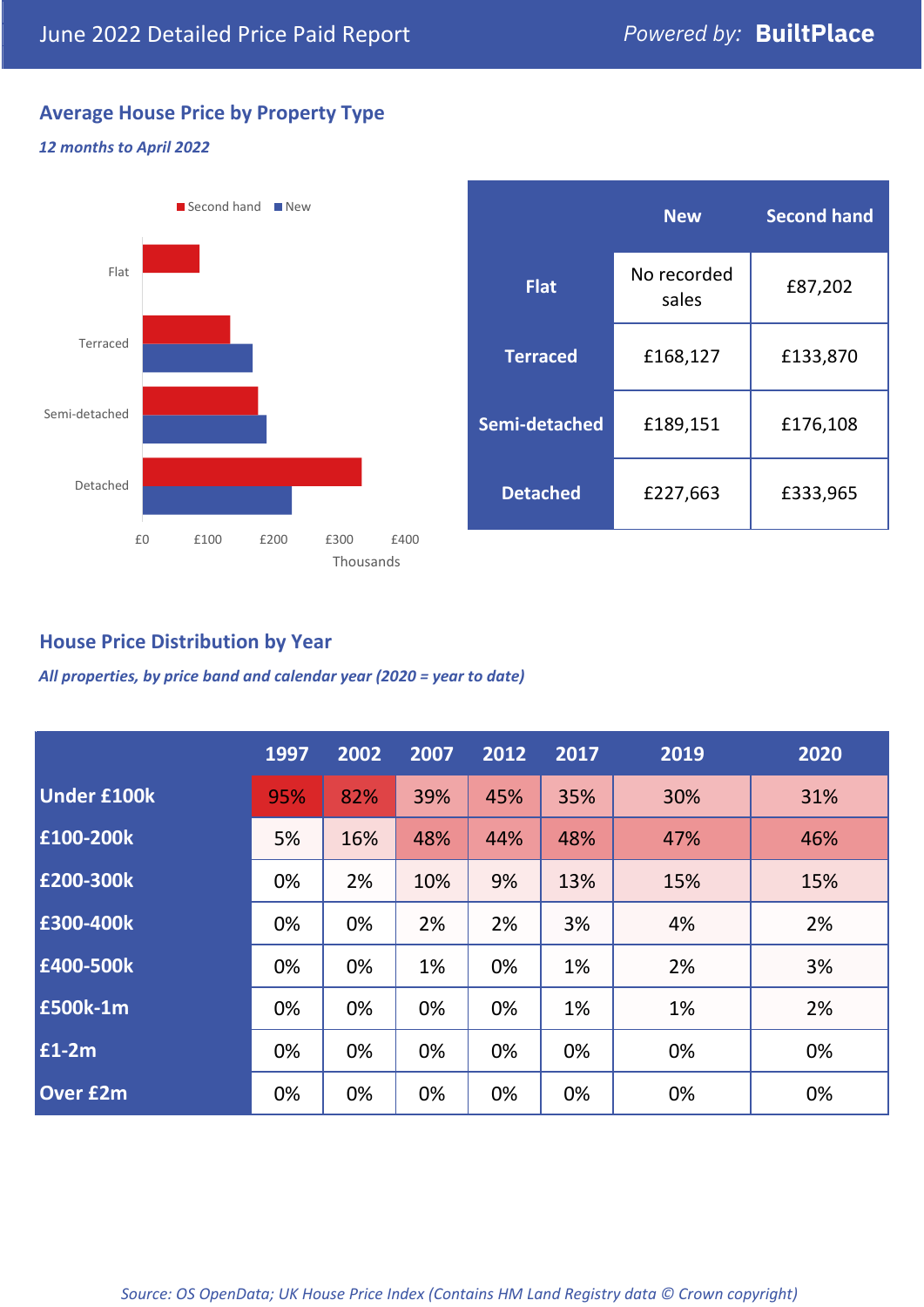# **Transactions (February 2022 data)**

*Annual Transactions, Indexed (2001-05 average = 100)*



There were 1,898 transactions in South Tyneside during the 12 months to February 2022. This is 72% of the average from 2001-05 and suggests activity is below pre-downturn levels.

Transactions in South Tyneside have grown by 1.0% since 2014, compared to changes of +3.7% for North East and -7.7% for England.



#### *Cash and New Build Sales as % of Total, by Year*

*Note: The data on this page EXCLUDES transactions identified as transfers under a power of sale/repossessions, buy-to-lets (where they can be identified by a mortgage), and transfers to non-private individuals - i.e. it comprises only Land Registry 'A' data.*